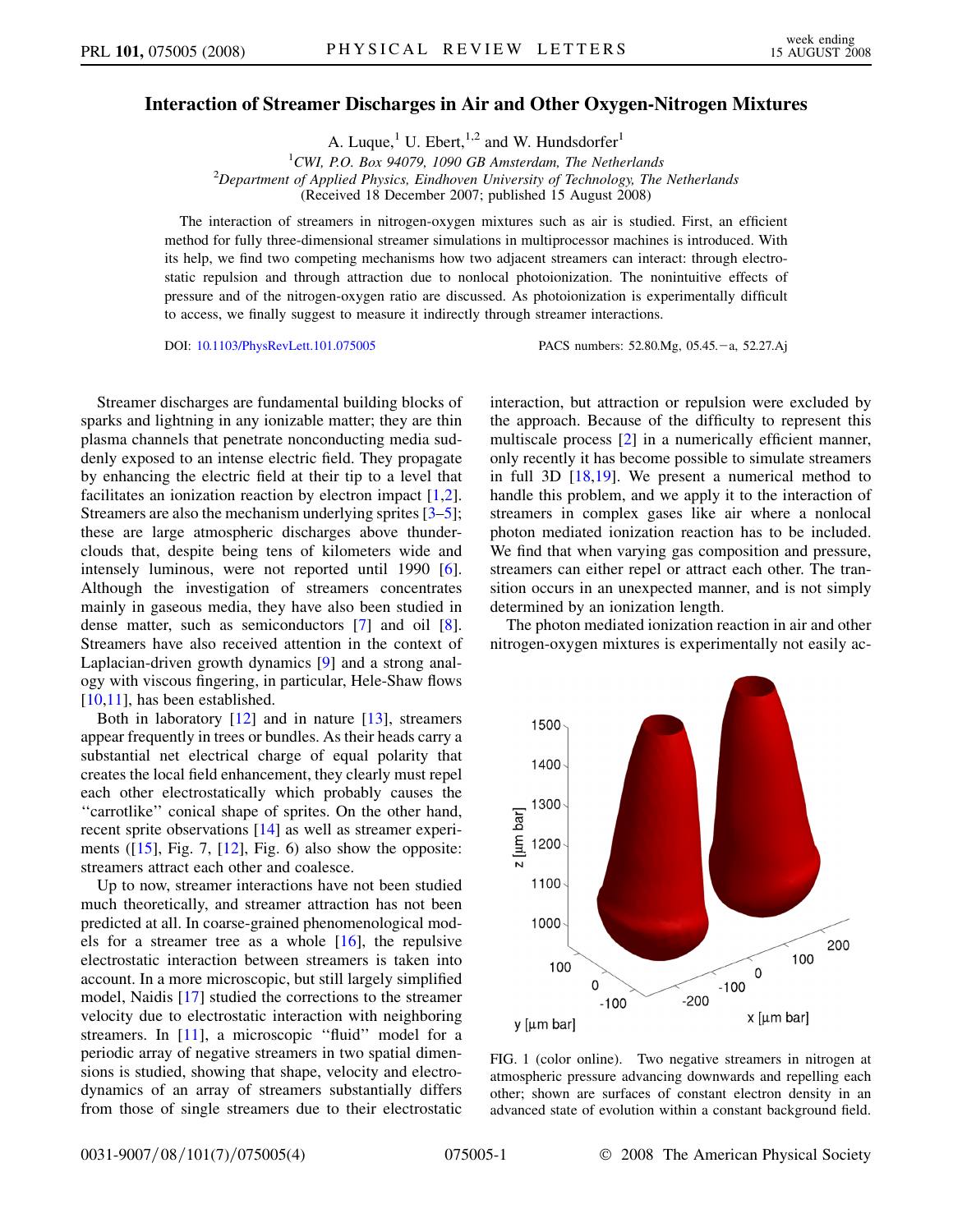cessible, but forms a basic ingredient of the theory of streamers in air [19–23] which relies on the single experimental measurement of Penney and Hummert in 1970 [24]. Our theoretical results suggest that this reaction could be deduced from experiments on coalescence or repulsion of adjacent streamers as a function of pressure and gas composition.

We study the minimal streamer model [25] extended by the nonlocal photoionization reaction characteristic for nitrogen-oxygen mixtures like air. It consists of continuity equations for electron and ion densities  $n_{e,+}$  coupled to the electrical field E that is determined by the potential on the outer boundaries and space-charge effects:

<span id="page-1-0"></span>
$$
\partial_t n_e = \nabla \cdot (n_e \mu_e \mathbf{E}) + D_e \nabla^2 n_e + S_i + S_{\text{ph}}.\tag{1}
$$

$$
\partial_t n_+ = S_i + S_{\text{ph}}.\tag{2}
$$

$$
\epsilon_0 \nabla \cdot \mathbf{E} = e(n_+ - n_-), \qquad \mathbf{E} = -\nabla \phi. \tag{3}
$$

Here  $\mu_e$  is the electron mobility,  $D_e$  is the electron diffusion coefficient and  $e$  is the elementary charge. Ion mobility, much smaller than electron mobility, is neglected. To fully focus on the influence of photoionization, electron attachment on oxygen is here neglected as well, and we use transport parameters for pure nitrogen as in previous work [2,26]. The source terms for additional electron-ion pairs are the local impact ionization  $S_i$  in Townsend approximation,  $S_i = n_e \mu_e \left[ \mathbf{E} | \alpha(|\mathbf{E}|) \right] = n_e \mu_e |\mathbf{E}| \alpha_0 e^{-E_0/|\mathbf{E}|}$ , where  $\alpha_0$ is the ionization cross section and  $E_0$  is the threshold field, and the nonlocal photoionization according to the model for oxygen-nitrogen mixtures developed by Zheleznyak et al. [27]

<span id="page-1-1"></span>
$$
S_{\text{ph}}(\mathbf{r}) = \frac{\xi A(p)}{4\pi} \int \frac{h(p|\mathbf{r} - \mathbf{r}'|)S_i(\mathbf{r}')d^3(p\mathbf{r}')}{|p\mathbf{r} - p\mathbf{r}'|^2}, \quad (4)
$$

with  $A(p) = p_q/(p + p_q)$ . Here it is assumed that accelerated electrons excite certain states of nitrogen by impact with a rate  $\xi S_i$ , where  $S_i$  is the local impact ionization rate and  $\xi$  a proportionality factor. These nitrogen states can deexcite under emission of a photon in the wavelength range  $980-1025$  Å that can ionize oxygen molecules [24,27]. The absorption length of these photons by oxygen is inversely proportional to the oxygen partial pressure  $p_{\text{O}_2}$ . Introducing the oxygen concentration in the gas as  $\eta$  =  $p_{\text{O}_2}/p$ , the absorption function of photoionizing radiation  $h(pr)$  is characterized by the two length scales  $pr_{min} \approx$ 380  $\mu$ m bar/ $\eta$  and  $pr_{\text{max}} \approx 6.6 \mu$ m bar/ $\eta$ . Above a critical gas pressure that we take as  $p_q = 80$  m bar [22], the excited nitrogen states can be quenched by collisions with neutrals, hence suppressing photoemission by a factor  $A(p)$ .

A major difficulty in the theoretical study of streamerstreamer interactions is the development of an efficient numerical code for streamer simulations with their inner multiscale structure in 3D. Here we present a locally adaptive and parallelizable approach to this problem. Our method has in common with the one described in [18] that cylindrical coordinates and a uniform grid in the angular dimension are used, but in the  $r$ ,  $z$  projection we apply the grid refinement scheme of [26] to resolve better the thin, pancakelike shape of the space-charge layer. Furthermore, to allow the parallel solution of the Poisson equation in multiprocessor machines we perform a Fourier transformation in the angular coordinate  $\theta$ ,  $\tilde{\phi}_k(r, z) =$  $\sum_{n=0}^{N-1} \phi(r, z, \theta_n) e^{-ik\theta_n}$ , where N is the number of grid cells in the  $\theta$  direction and  $\theta_n = 2\pi n/N$ . For each separate mode k we solve a two-dimensional Helmholtz equation:

$$
\nabla_{rz}^2 \tilde{\phi}_k + \frac{|w_k|^2}{r^2} \tilde{\phi}_k = -\frac{e}{\epsilon_0} (\tilde{n}_{+k} - \tilde{n}_{ek}), \tag{5}
$$

where a tilde represents the Fourier transform of a quantity and  $|w_k|^2 = \frac{2}{\Delta \theta^2} (1 - \cos k \Delta \theta)$ . For each Fourier mode, we apply the refinement algorithm described in [28], which is trivially generalized to solve the Helmholtz equation. The advantage of solving the electrostatic part of the problem in the Fourier domain is that each of the Fourier modes is decoupled from the rest and hence it can be solved in parallel. Once the electric field is calculated in Fourier space, the field in real space is derived through an inverse Fast Fourier Transform; and the convection-diffusionreaction system  $(1)$  and  $(2)$  $(2)$  is integrated as detailed in [26]. The photoionization term is computed in a Helmholtz PDE approach as described in [22], and in the angular direction with a scheme of Fourier transformations and parallel solving that is completely equivalent to the one applied to the Poisson equation.

We now use our model and numerical algorithm to study the interaction between two streamers. We focus on the influence of (i) the pressure in air and of (ii) the oxygennitrogen ratio at standard pressure; standard temperature is always assumed. (i) The comparison of streamers at different pressures  $p$  relies on scaling lengths, times, etc., with appropriate powers of  $p$ . These similarity laws are strictly valid in the minimal streamer model [2,26] but broken by photoionization ([4](#page-1-1)) when the pressure reaches the quenching pressure  $p_q$ ; for  $p \geq p_q$ , photoionization at unchanged gas composition is increasingly suppressed like  $A(p)$  [20]. Similarity or Townsend scaling is further discussed in Sect. 1.2 of [29]. (ii) The  $O_2$ : N<sub>2</sub> ratio changes the local photoionization rate which is proportional to it, while the absorption lengths are inversely proportional to it.

First, negative streamers are investigated, because they propagate even in the absence of photoionization. Then it is shown that positive streamers behave similarly. In all simulations, we use two identical Gaussian seeds of reduced width (according to Townsend scaling)  $pw = 73.6 \ \mu \text{m}$  bar and amplitude  $p^{-2}n_{e \text{max}} = 1.4 \times$  $p^{-2}n_{e,\text{max}} = 1.4 \times$  $10^{-2} \mu m^{-3}$  bar<sup>-2</sup> separated by a reduced distance of  $pd = 230 \mu m$  bar as an initial condition. They are ex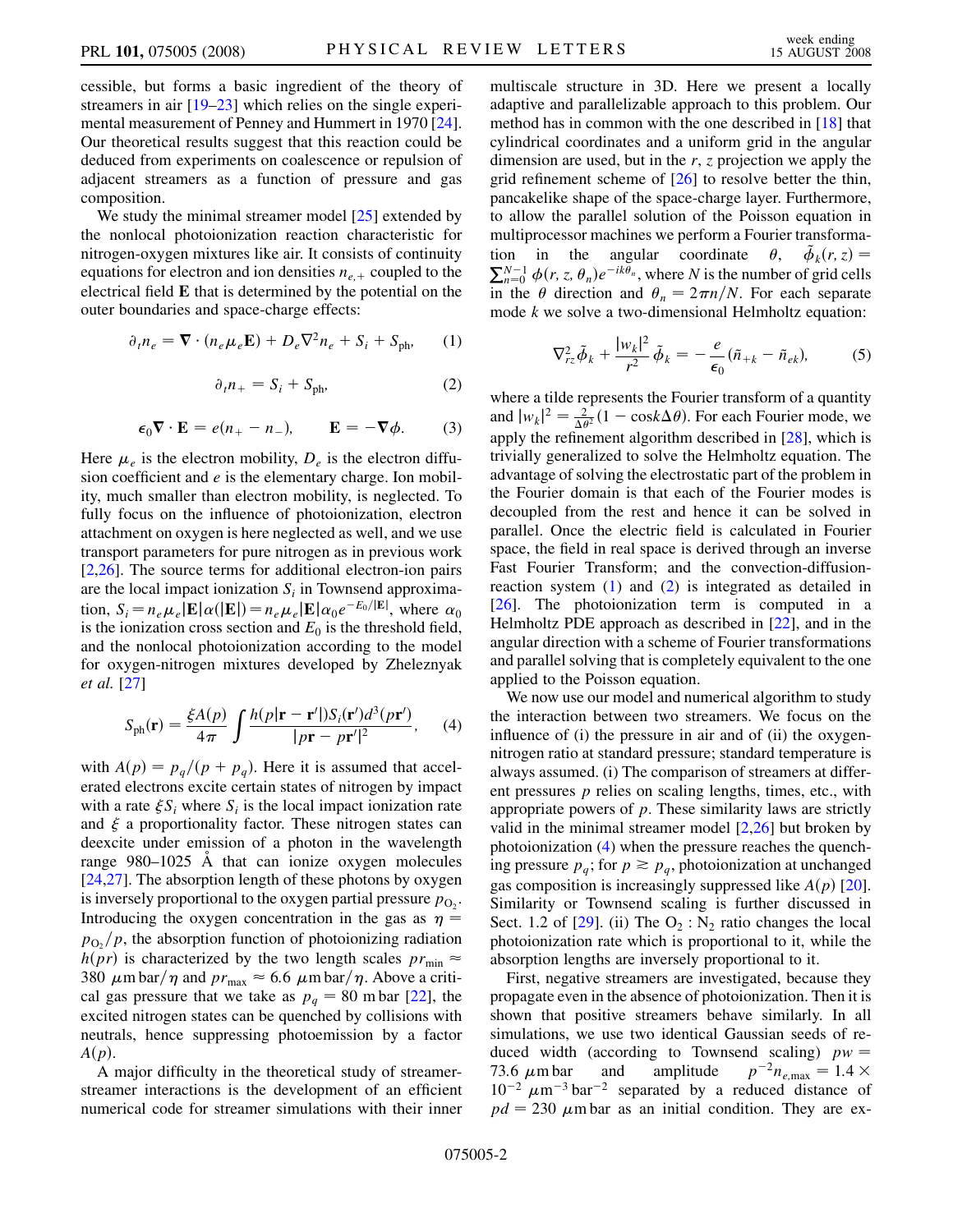posed to a homogeneous and constant background electric field  $E_b/p = 80 \text{ kV}/(\text{cm bar})$  in the positive z direction. The streamers on reduced length, time and density scales are similar if photoionization is neglected.

The simulations were performed with an angular resolution of  $\Delta \theta = 2\pi/64$  (N = 64), but we also checked that the results are stable when we double the number of angular grid cells. Figure [1](#page-0-0) shows a surface of equal electron density for the discharge in nitrogen at normal pressure and temperature at time  $t = 1.56$  ns. Figures  $2-4$  $2-4$ show the space-charge layers at the streamer heads (more precisely, the half maximum line at the respective time) in the plane intersecting the two streamer axes in time steps of 0:12 ns bar; the first snapshot is at time 0:84 ns bar.

Figure 2 demonstrates the effect of pressure change for similar streamers in artificial air, i.e., in an oxygen-nitrogen mixture of ratio 20:80, corresponding to  $\eta = 0.2$ . The panels show (a) air at a pressure of 0:07 m bar, which is the atmospheric pressure at approximately 70 km height,



FIG. 2. Evolution of the space-charge layers of two adjacent negative streamers at different pressures in air. (a)  $p = 0.07$  m bar, (b)  $p = 1$  bar, (c)  $p = 50$  bar, (d)  $p \rightarrow \infty$ . (a) corresponds to  $A(p) \approx 1$  and (d) to  $A(p) = 0$ , which is equivalent to pure nitrogen since there is no photoionization (even though in pure nitrogen the length scales formally diverge). The axes show reduced lengths  $px$ ,  $pz$  to exhibit similarities. In the upper right corners, the two photoionization lengths are inserted as vertical bars. A multiplicative factor is used where the lengths are too long to fit into the figure.

where sprites are frequently observed, (b) air at 1 bar, (c) air at 50 bar, and (d) pure nitrogen which in our model is equivalent to air at infinite pressure.

The first observation is that two streamers do not always repel each other. Rather there are two qualitatively different regimes: at a pressure of 50 bar and above, when the fast collisional quenching of  $N_2$  molecules suppresses photoionization, the streamers repel each other electrostatically due to the net negative charge in their heads. However, at atmospheric pressure and below, the streamers attract each other: a cloud of electrons is created between the two streamers which eventually makes them coalesce into a single, wider one. As it has been suggested that the photoionization length could determine length scales in the streamer head [30], the two reduced photoionization lengths are indicated by the vertical bars in the upper right corners, they are the same in all panels. Obviously, there is no simple relation between these lengths and the observed repulsion or attraction; the interaction is rather governed by the quenching prefactor  $A(p)$ .

Figure 3 demonstrates the effect of the oxygen concentration. For fixed atmospheric pressure, the relative oxygen concentration  $\eta = p_{\text{O}_2}/p$  is reduced to  $10^{-1}$ ,  $10^{-2}$ ,  $10^{-3}$ , and  $10^{-4}$ . As the photoionization lengths scale inversely



FIG. 3. Evolution of the space-charge layers of two adjacent streamers at atmospheric pressure, but different concentra tions of O<sub>2</sub>:  $\eta = p_{0}$  / $p = 10^{-1}$ , 10<sup>-2</sup>, 10<sup>-3</sup>, and 10<sup>-4</sup> in panels  $(a)–(d)$ .